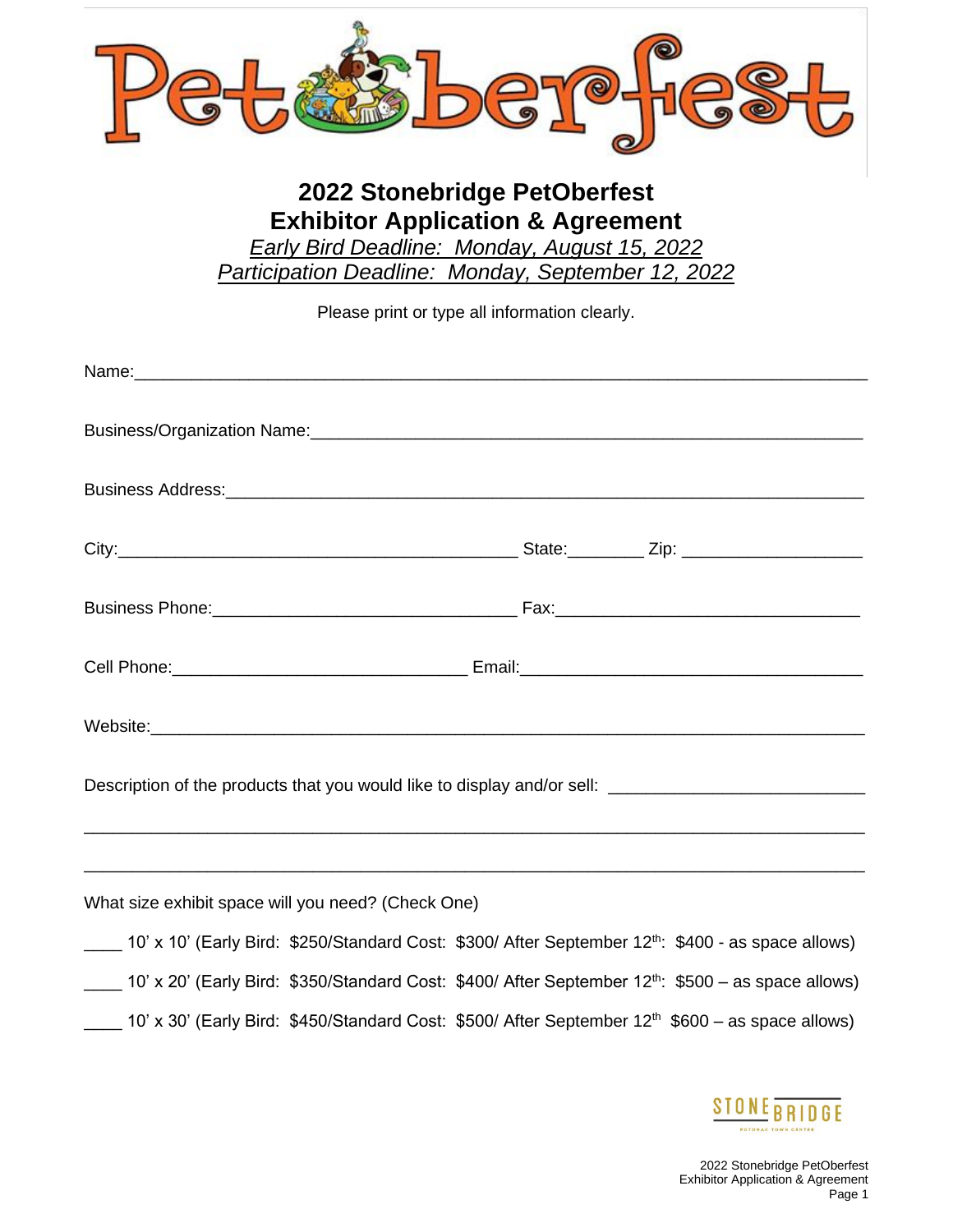

2022 Stonebridge PetOberfest Policies & Procedures

- Notice of cancelation of participation in the event must be received by Friday, September 30<sup>th</sup> in order to have the application fee refunded to your business. If notice of cancelation is received after Friday, September 30th, the application fee will be forfeited by the participating business and applied to costs incurred by event management.
- Participating exhibitors will receive:
	- o Opportunity to display and sell products
	- $\circ$  Tented exhibit space with (2) covered tables and (2) chairs
	- o Exhibit signage & listing in event program
- Exhibit spaces are assigned based on the discretion of the event management.
- All exhibitors selling items must collect and pay Virginia sales tax on all items sold.
- Exhibitors must provide a certificate of insurance with the information listed below:

Certificate Holder: JBG/Woodbridge Retail, LLC c/o JBG/Retail Management, LLC 15201 Potomac Town Place Suite 180 Woodbridge, VA 22191

Additional Insured: JBG/Woodbridge Retail, L.L.C., Wells Fargo JBG Smith Properties LP JBG/Retail Management, LLC, JBG Smith Employee Company, L.L.C. JBGS Management OP, L.P.

- Exhibitors must have their booth manned for the duration of the event.
	- o The event will start at 11am and end at 4pm.
	- $\circ$  Exhibitor set-up will begin at 9am on Saturday, October 15, 2022 and exhibitors must be set-up no later than 10:30am. (Additional set-up time will be given on a case by case basis). Please indicate if you will require additional set-up time here: \_\_\_\_\_\_ Yes \_\_\_\_\_\_ No
	- $\circ$  Vehicle access will be provided to each exhibitor for set-up, however, each exhibitor will need to be prepared to move items with dollies or handcarts.
	- o Exhibitors cannot start taking down their exhibit until 4pm.
	- o Exhibitors must have their space dismantled no later than 6pm.

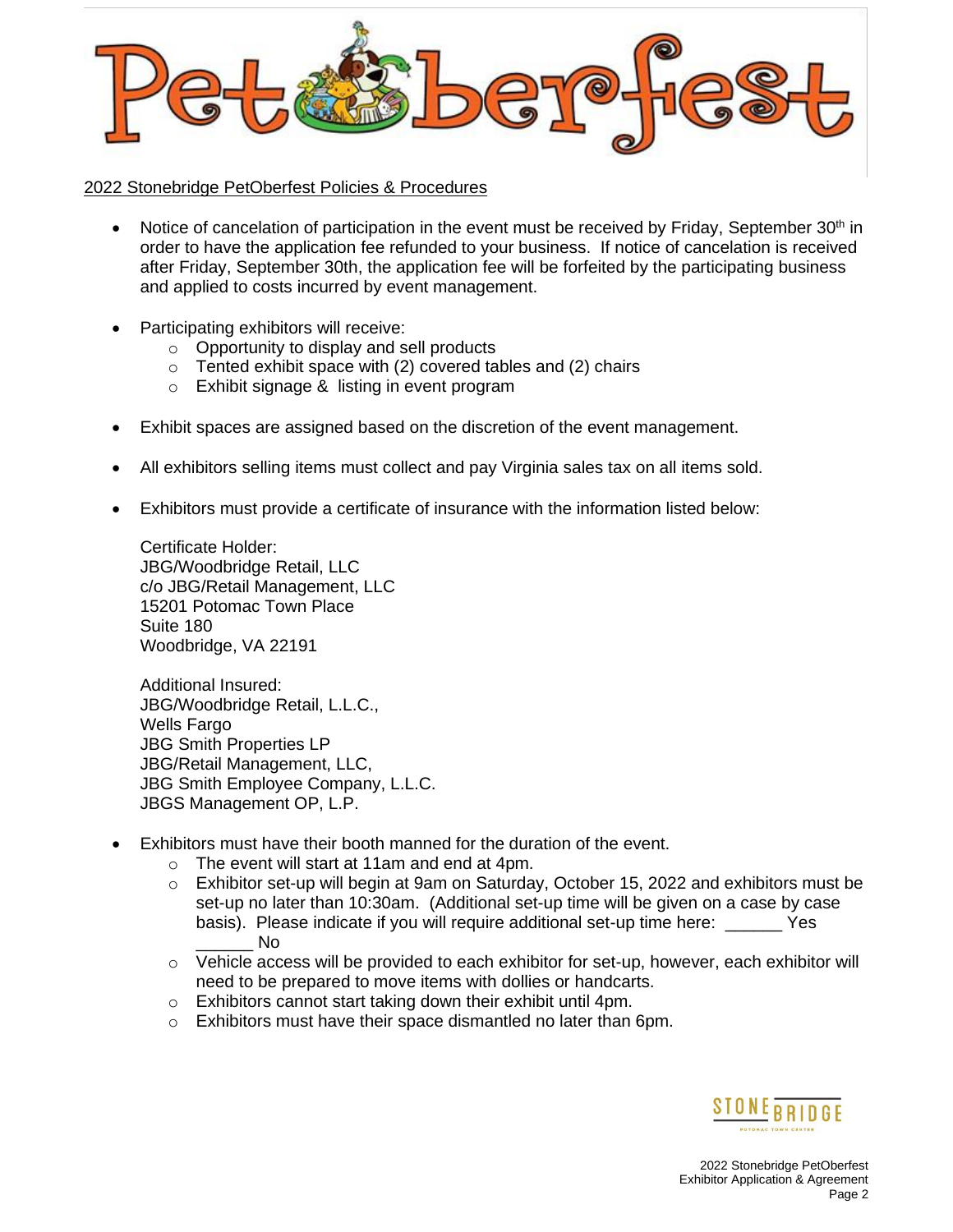

- $\circ$  Event management and their agent affiliates will not be responsible for any lost or stolen items from exhibit.
- Event management has the right to reschedule the event or close the event early in the event of inclement weather.
- Exhibitors are NOT permitted to leave early unless directed by the event management.
- Electricity will NOT be provided and generators are not permitted.
- Handwritten signs are not permitted. Event management has the right to remove materials that are not acceptable.

## Application Instructions & Fees

- **Early-Bird applications and fees are due no later than Monday, August 15, 2022. All other applications are due Monday, September 12, 2022.**
- Exhibit space will not be reserved for your business until both the application and application fee are received.
- There will be an additional \$100 charge to participate in the event if application and fees are submitted after Monday, September 12, 2022. Exhibitor space will be reserved as space allows.
- Application fees will NOT BE REFUNDED after September  $30<sup>th</sup>$  due to cost incurred by event management.
- **Checks should be made payable to JBG/Woodbridge Retail, LLC. Please indicate "PetOberfest 2022" in memo section.**
- Fax a copy of the check and completed application to 1-800-304-3519.
- **Mail the completed application with payment no later than September 12th to**:

Stonebridge Management Office Attn: Anastasia Podorski 15201 Potomac Town Place Suite 180 Woodbridge, VA 22191